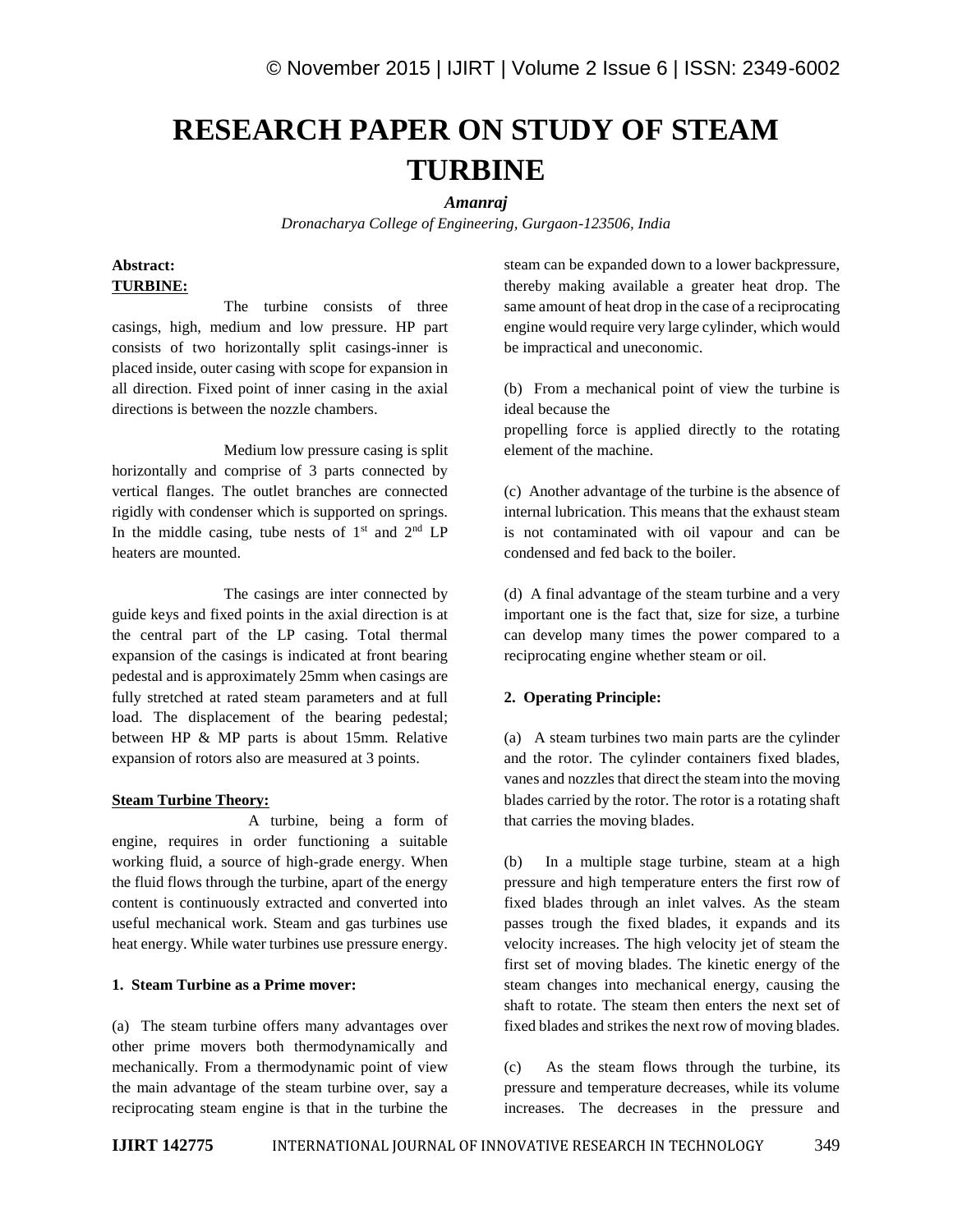temperature occur as the steam transmits energy to the shaft and performs work. After passing through the last turbine stage, the steam exhausts into the condenser or process steam system.

(d) The kinetic energy of the steam changes into mechanical energy through the impact or reaction of the steam against the blades. Many large turbines use both impulse and reaction blading. Blade rows require seals to prevent steam leakage where the pressure drops.

## **3. Steam Cycle:**

(a) The Thermal (steam) Power Plant uses a dual phase cycle. It is closed to enable the working liquid (water) to be used again and again. The cycle used is 'Rankine cycle' modified to include super heating of steam, regenerative feed water heating and reheating of steam.

Rankine cycle

# TURBINE SPECIFICATIONS 110MW

| (i)    | Make                             |
|--------|----------------------------------|
|        | <b>BHEL</b>                      |
| (ii)   | Rated Speed                      |
|        | 3000 RPM                         |
| (iii)  | <b>Rated Power</b>               |
|        | 110 MW                           |
| (iv)   | Weight of HP rotor               |
|        | 5500 Kg.                         |
| (v)    | Weight of MP rotor               |
|        | 11000 kg.                        |
| (vi)   | Weight of LP rotor               |
|        | 24000 Kg.                        |
| (vii)  | Steam Pr. (Rated)                |
|        | (a) Initial Steam                |
|        | 130 ata                          |
|        | (b) Before MP casing             |
|        | 31.63 ata                        |
| (viii) | Stem Temp.(Rated)                |
|        | (a) Initial Steam                |
|        | 535°C                            |
|        | (b) IP Cylinder Stop Valve Inlet |
|        |                                  |

<sup>535°</sup>C

\n- (c) HP Cylinder Exhaust 
$$
343^{\circ}
$$
C
\n- (d) LP Cylinder Exhaust  $49^{\circ}$ C
\n

(ix) Turning Gear Speed 62 rpm

(x) Type of Turbine

- (i) HP cylinder
	- Regulating stage Two rows Curtis wheel
	- Other impulse stage 8 Nos.
- (ii) MP cylinder

Impulse stage

12 Nos.

(iii) LP body

 Impulse stage 4 Nos.

- (xi) Oil Supply
	- (a) Oil Tank rated Capacity 12500Lt.
	- (b) For oil system of generator 4400 Lt.

#### GLAND SEAL & LEAK-OFF:

Turbine glands are sealed by steam at fixed pressure. Seal-steam, during starting and on low load period, is supplied from either cold R/H lines after N/R valves or from 11/6 ata header.

#### ROTORS, BEARING AND TURNING GEAR:

All the rotors including the rotor of the generator are mutually connected by means of rigid coupling.

The critical speed of the turbine rotors is best noticed between 1900-2350rpm. Double sided axial thrust bearing is located in between HP & MP casings. Two protections, one hydro-mechanical and one electro-magnetic are mounted near the axial bearing to trip the machine, in case the rotor movement crosses the prohibited limit on either side.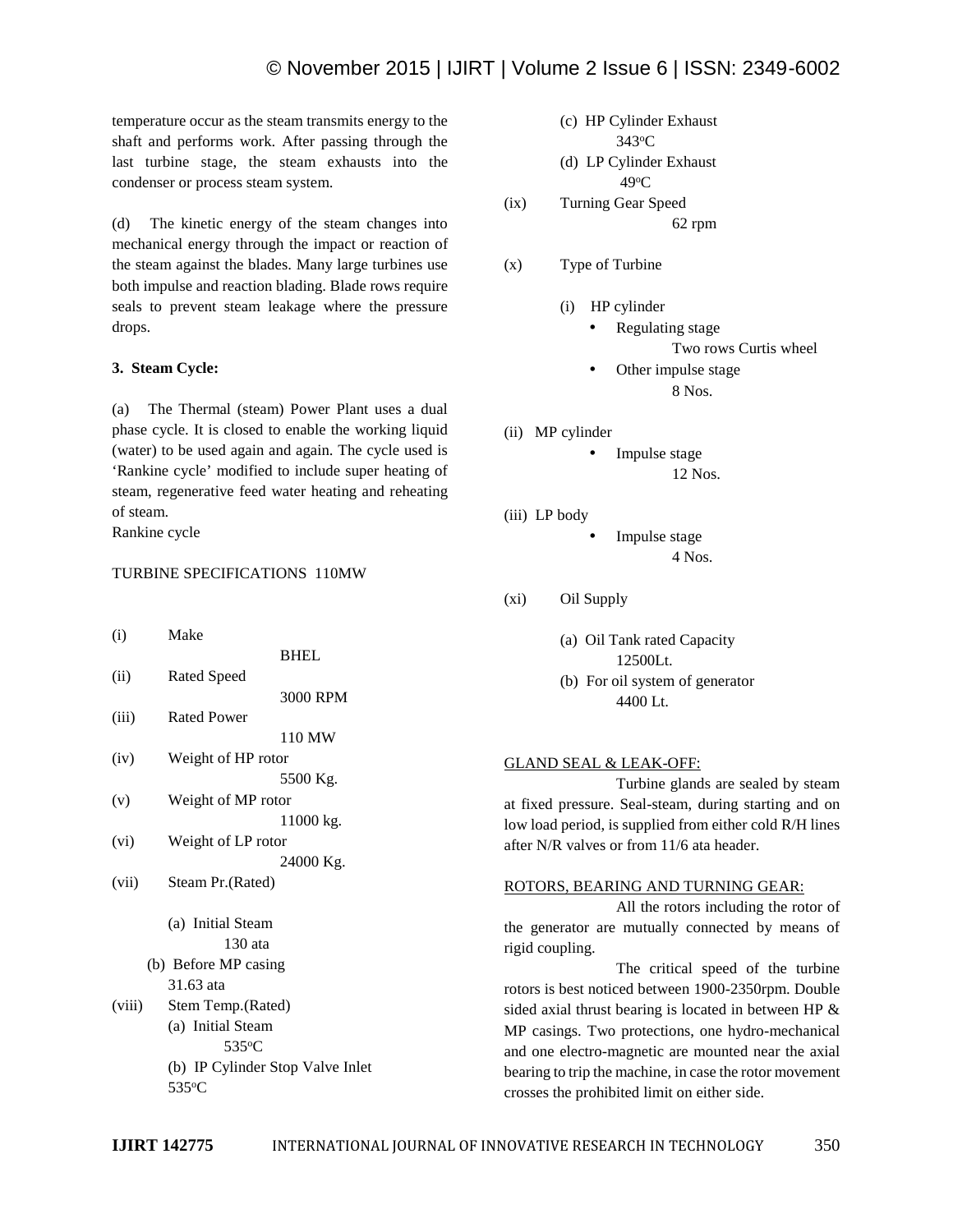Differential expansions are measured at 3 points:-

- on the front bearing pedestal
- on the pedestal between MP & HP parts
- and between LP & Generator

to access relative expansion of stator and rotor.

There are seven radial bearings on which rotor is supported. With proper expansion of all turbine parts, the load sharing is equal in all bearings. The bearings are placed in:

- HP front standard
- between HP & MP at MP end
- both side of LP
- both side of generator

The journals are lifted by high pressure oil supplied by jacking oil pump at the time of putting machine on turning gear.

## TURNING GEAR:

This equipment is located on the bearing pedestal between LP and generator and turns the rotor after shutdown or before start-up, at 62 RPM by an electric motor of 30KW. The motor starting is possible only when lubricating. oil pressure is available. The oil pressure required to put the swinging gear to engage with the coupling gear is 50 ata, supplied from jacking oil pump to a servomotor through an electro magnet.

## TURBINE OIL SYSTEM

It supplies oil for the lubrication of the turbine and generator bearings, for actuation of various components of governing and control system and seal oil to generator seals in the event of any emergency. It also supplies oil for the jacking and<br>hadronized a supplies of the start of the details and a) hydraulic turning gear during start-up and shut down of the set.

Oil Supply During Operation:

During normal operation, the main oil pump supplied oil to the lubrication and governing system. The oil is drawn through injector from the oil tank to  $\frac{du}{dx}$ provide necessary suction head to the main oil pump. The normal supply of oil for generator seals is through a separate AC driven oil pumps.

The oil for lubrication is reconditioned in oil coolers. The amount of oil required for each bearing is adjusted on start-up, by means of variable orifices.

a) Oil Supply During Start-up and Shut Down

During start-up and shutdown the oil requirement of the TG set is met by  $2x100\%$ auxiliary oil pumps. They draw oil directly from the oil tank and discharge into the pressure oil line and continue in operation till main oil pump takes over the oil supply, which is at approximately

90-95% of rated speed. The pressure switches in pressure oil line give the signal for switching off and switching on during shutdown.

The jacking oil pump is mounted on the oil tank and discharges oil in a header whose pressure is maintained by a pr. limit valve. The jacking

oil pressure required for its regulating globe valve adjusts each bearing. Opening by-pass valve can trip the pr. limit valve. Non-return valves provided down stream of the respective

regulating globe valves prevent back flow of oil into the header.

b) Oil Supply During Disturbances

When pressure in the pr. oil line falls below a set point the auxiliary oil pumps are automatically started.

In case main and auxiliary oil pumps cease to operate simultaneously. A pressure switch in the lubricating line starts D.C. emergency oil pump. It by passes the oil coolers and discharges oil directly into the lubricating oil lines thereby ensuring oil supply to bearings during run down of the TG set.

:

## OIL PUMPS:

There are 4 oil pumps. These are

Main Oil Pump:

The main oil pump is sized for supplying the whole requirements of governing system, lubrication system and seal oil system during operation of the turbo set at rated speed. The pump is located in the front bearing pedestal and is directly driven by the turbine shaft through the coupling.

b) Auxiliary Oil Pump

2x100% A.C. auxiliary oil pumps supply the oil during start-up and shut down of the turbo set the pumps can either be switched on manually or automatically through pr. switches. The setting of pr.